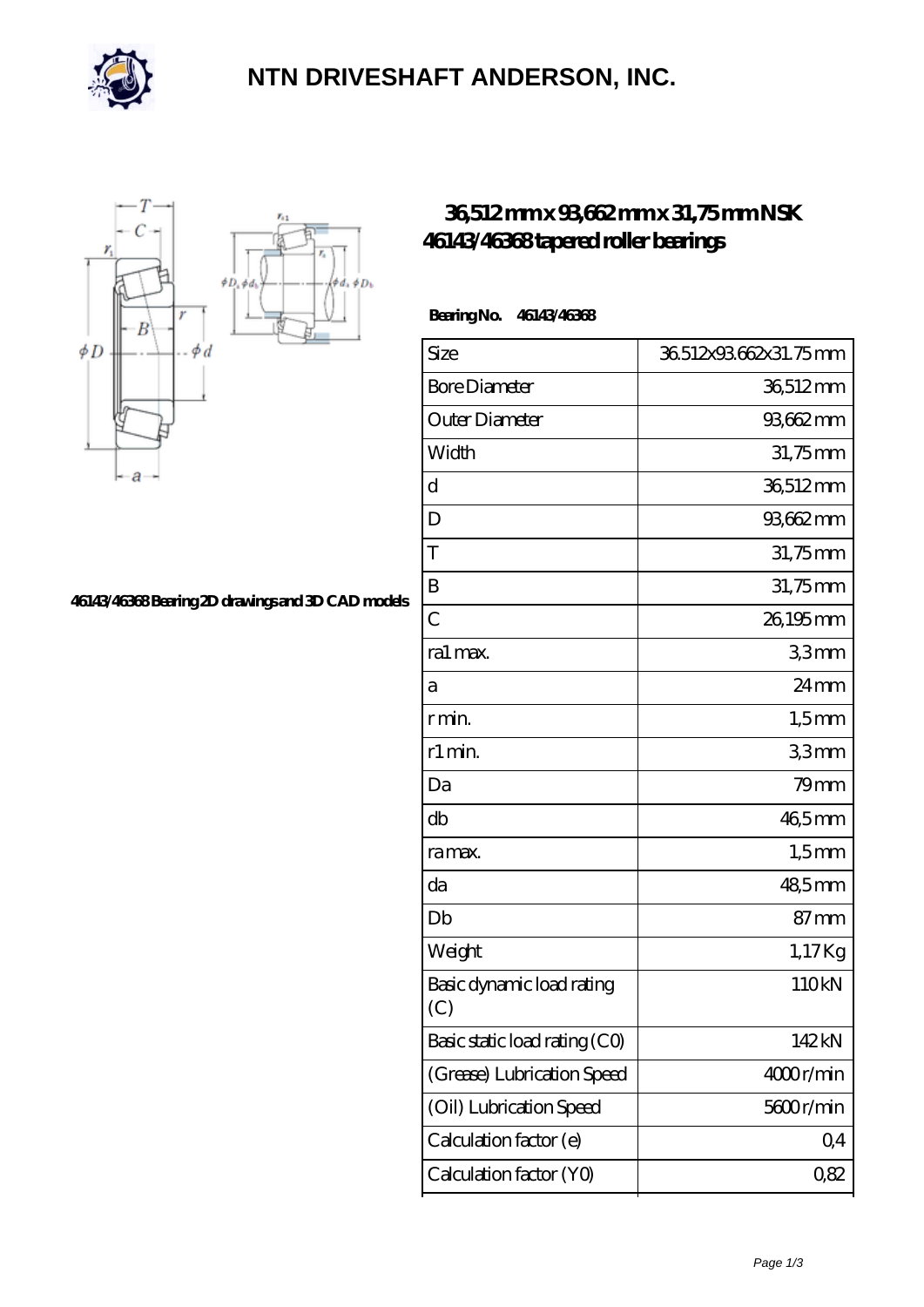

# **[NTN DRIVESHAFT ANDERSON, INC.](https://m.flash-igre.net)**

| LangID          | $\mathbf{1}$   |
|-----------------|----------------|
| ALP23           | 0              |
| outer r         | 33             |
| ALP22           | 59             |
| $D_{-}$         | 93662          |
| ALP21           | 29             |
| SHOG_yobi       | 46143/46368    |
| RAr             | 163855         |
| inner r         | 1.5            |
| GRS rpm         | 4000           |
| $D_{b}$         | 87             |
| $D_a$           | 79             |
| DE              | 78701          |
| <b>SLR</b>      | 22.88          |
| Prod_Type3      | TRBSR_ID_A     |
| BETA_           | $\mathbf{z}$   |
| ALPHA_          | 15             |
| SDM_            | 68572          |
| DA1             | 11.436         |
| DA <sub>2</sub> | 9.846          |
| hidYobi         | 46143/46368    |
| Y1              | 1.5            |
| $B_{-}$         | 31.75          |
| Oil rpm         | 5600           |
| hidTable        | ecat_NSTPRI    |
| YO              | 082            |
| inner ra        | 1.5            |
| outer rb        | 33             |
| CO              | 142            |
| <b>CUP</b>      | 0.405          |
| $\mathbf e$     | Q <sub>4</sub> |
| DA              | 10645          |
|                 |                |